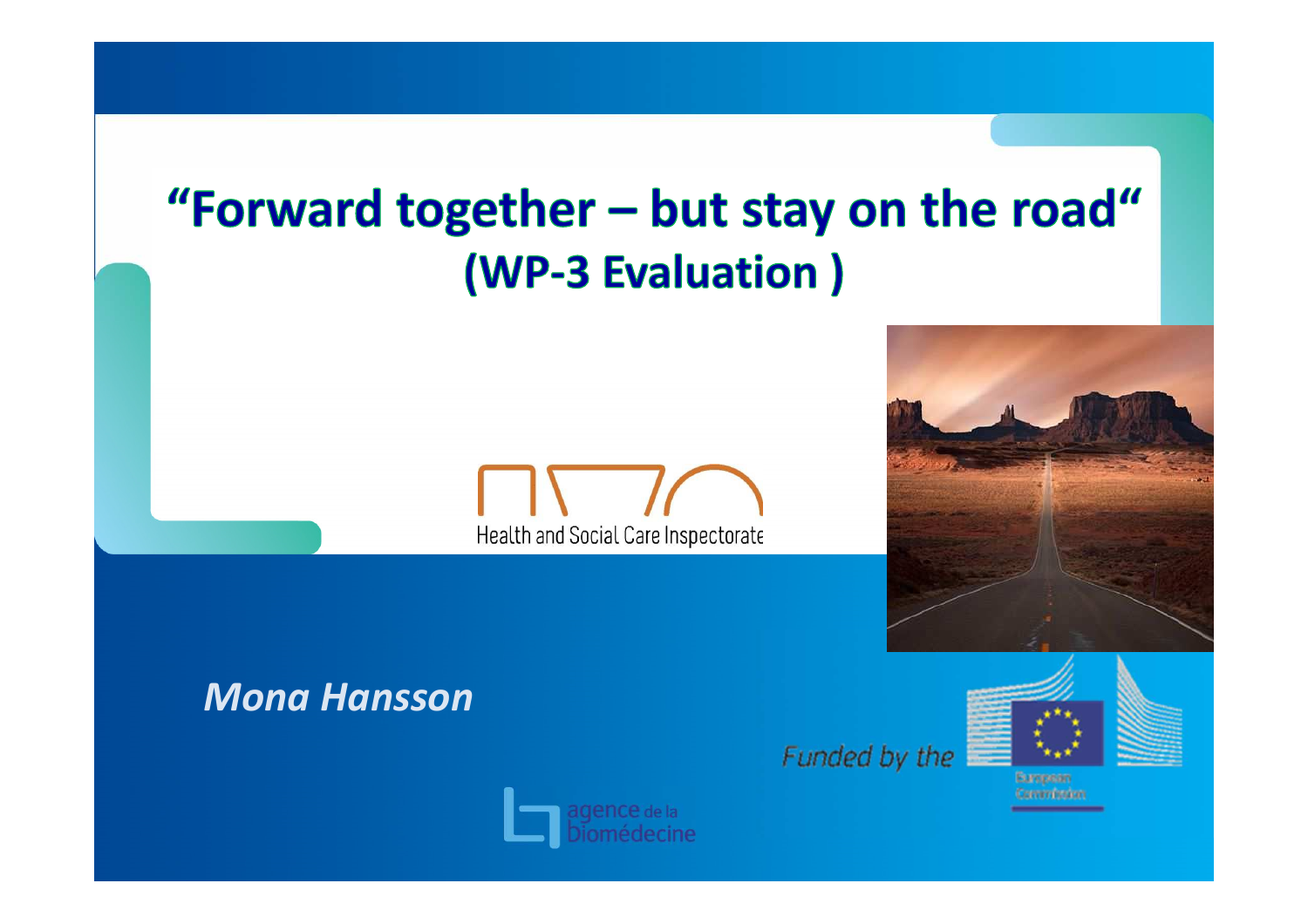- ⇒ **On 1 June 2013, the Health and Social Care Inspectorate (IVO)**  was created as a new government agency that is responsible for supervising health and medical care, social services and services under the Act concerning Support and Service for persons with Certain Functional impairments as well as considering permits to a certain extent.
- ⇒National Board of Health and Welfare remains as the regulatory agency.





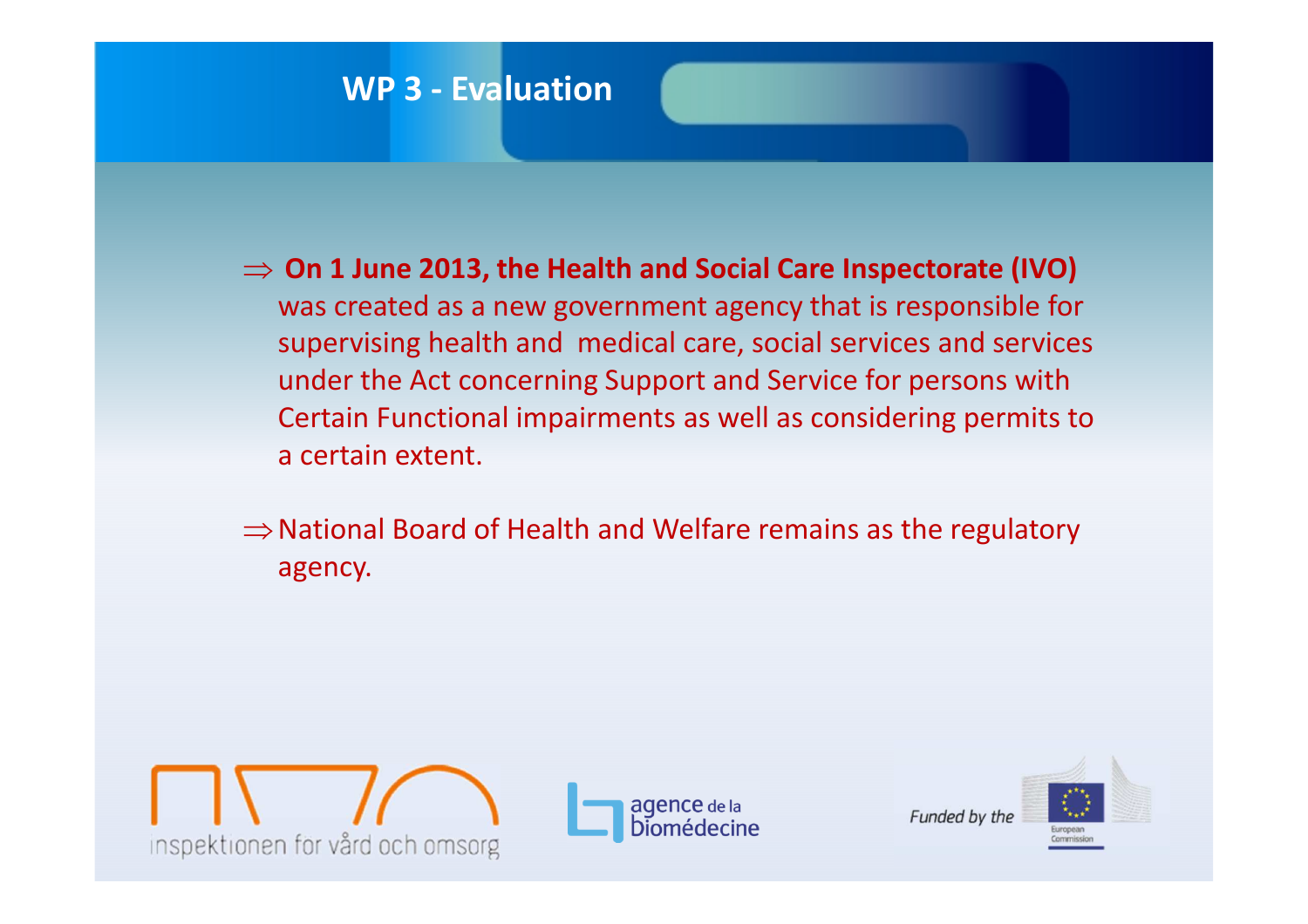# **Quick facts about IVO**

- $\bullet$  **The Ministry of Health and Social affairs is responsible for the Health and Social Care Inspectorate**
- $\bullet$  **IVO's operations are funded by grants with an annual budget of approximately SEK 650 million**
- **IVO has around 550 employees**
- $\bullet$  **IVO operates at six regional offices across Sweden and three crossagency departments in Stockholm.**
- • **One unit in Stockholm is responsible for National supervision and National coordination of Blood and Tissues & Cells , as well as authorizing the establishments according to the EU-Directives.**





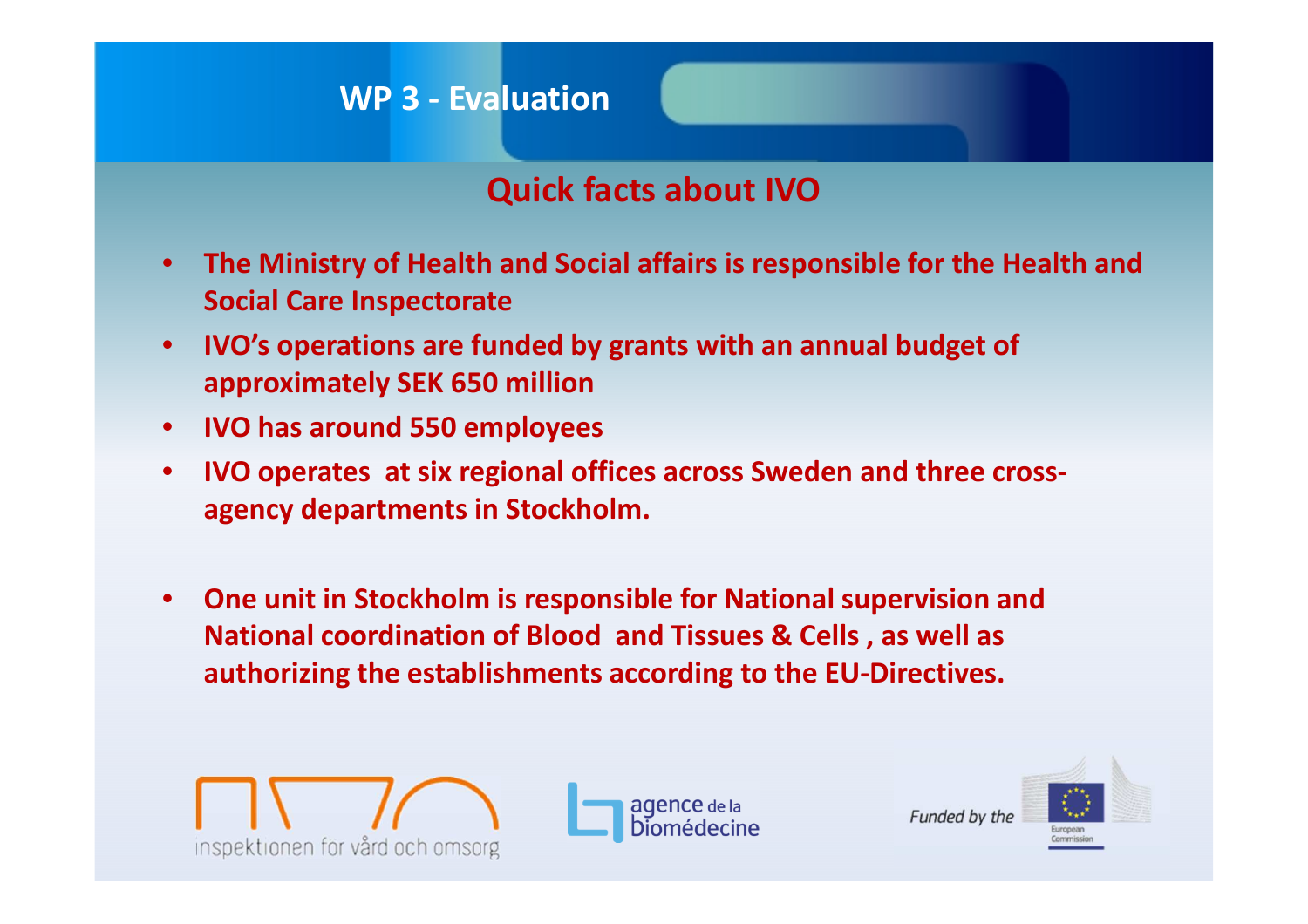## **National supervision and coordination**

- $\bullet$  **Inspections of all (52 / 79) Tissue Establishments in Sweden**
	- **Hematopoietic stem cells (living donors)**
	- **Gametes (ART-clinics) - living donors and healthy recipients**
	- **Skin , Bone (living and deceased donors)**
	- **Cornea, heart valves, liver cells, insulin producing cells, … (deceased donors)**

#### $\bullet$ **Coordinate**

- $\bullet$ **collect and evaluate all reported Severe Adverse Effects and Severe Adverse Reactions**
- $\bullet$ **Provide guidance on legal and technical aspects to the Tissue Establishments**
- •**The Competent Authority / contact point to and from EU-COM**
- $\bullet$  **Analyze our observations and produce reports and meetings for dialogue with the tissue establishments and the public**



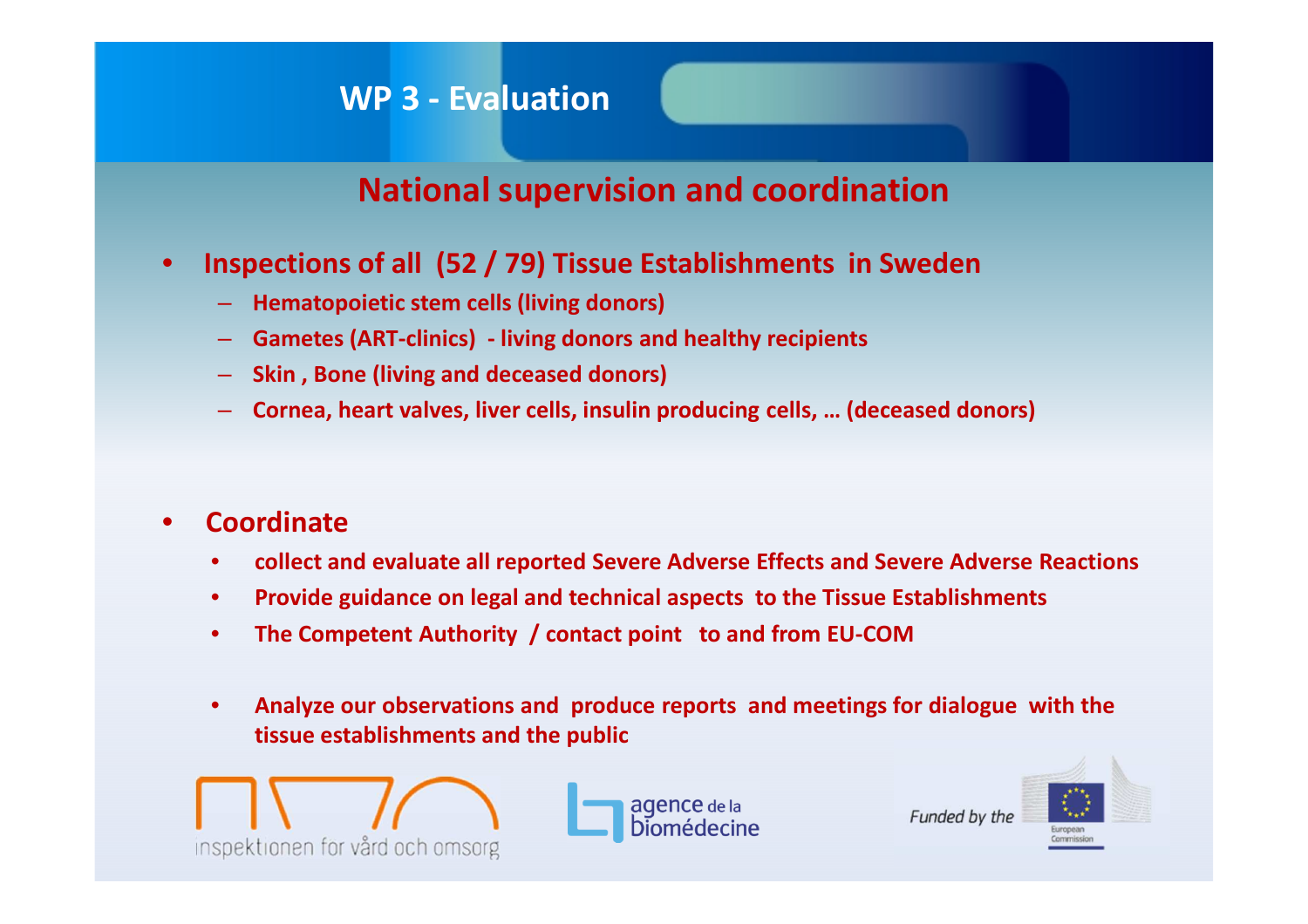# **Why and how is IVO going to evaluate the ARTHIQS ?**



**Internal experts: in ART, HSC and legal issues**

#### **External experts: (NGO)**



**Swedish Association** of Local Authorities and Regions

SALAR represents the governmental, professional and employer related interests of Sweden's municipalities, county councils and regions

#### **The National Tissue Council;** committees for each tissue / cell type consisting of professional expertise for each tissue.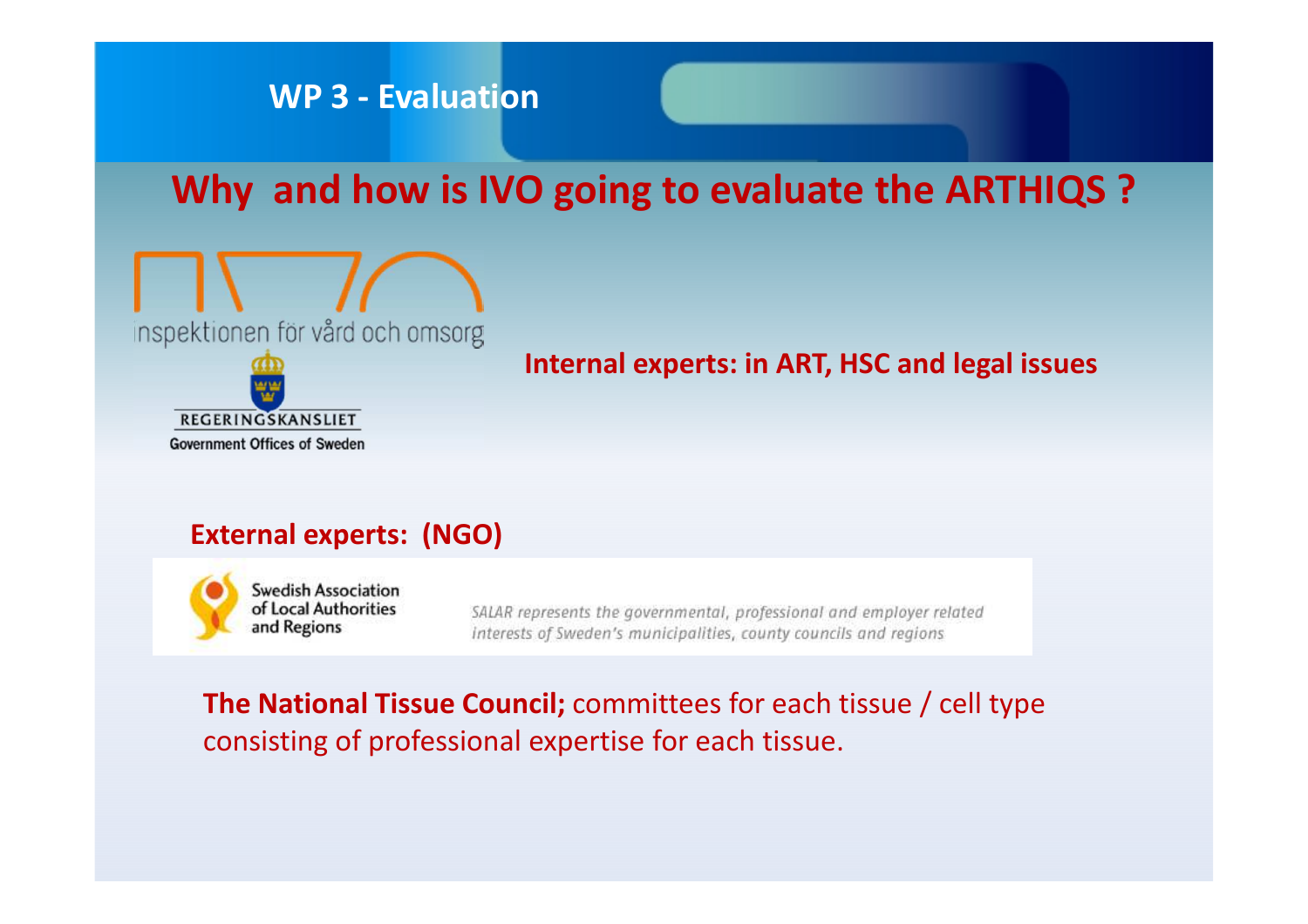

**project proceed as planned ?** 







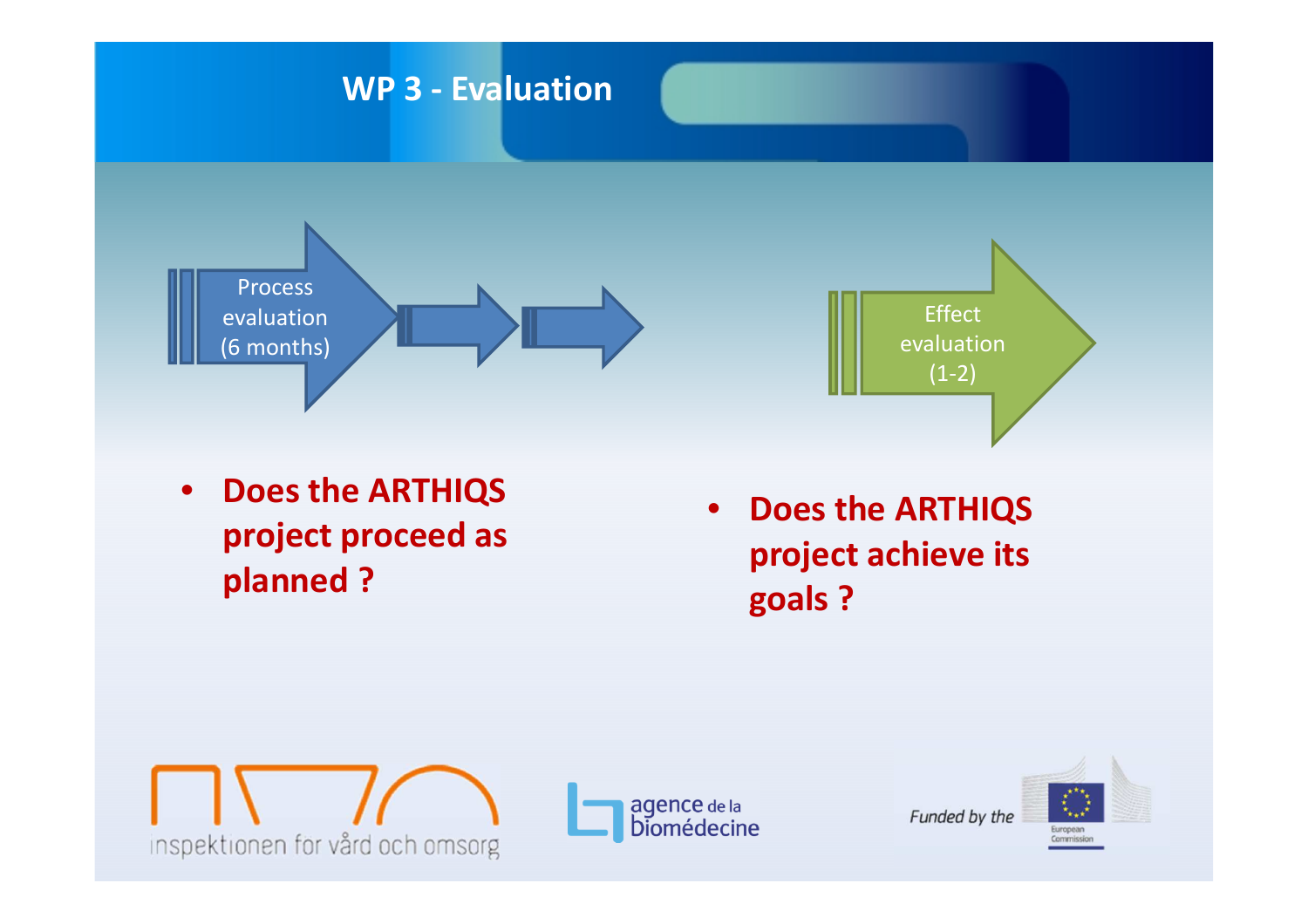

- **Planned meetings – completed ?**
- $\bullet$ **Guidelines – draft – sent for consultations ?**
- **Survey(s) sent to EU member states ?**





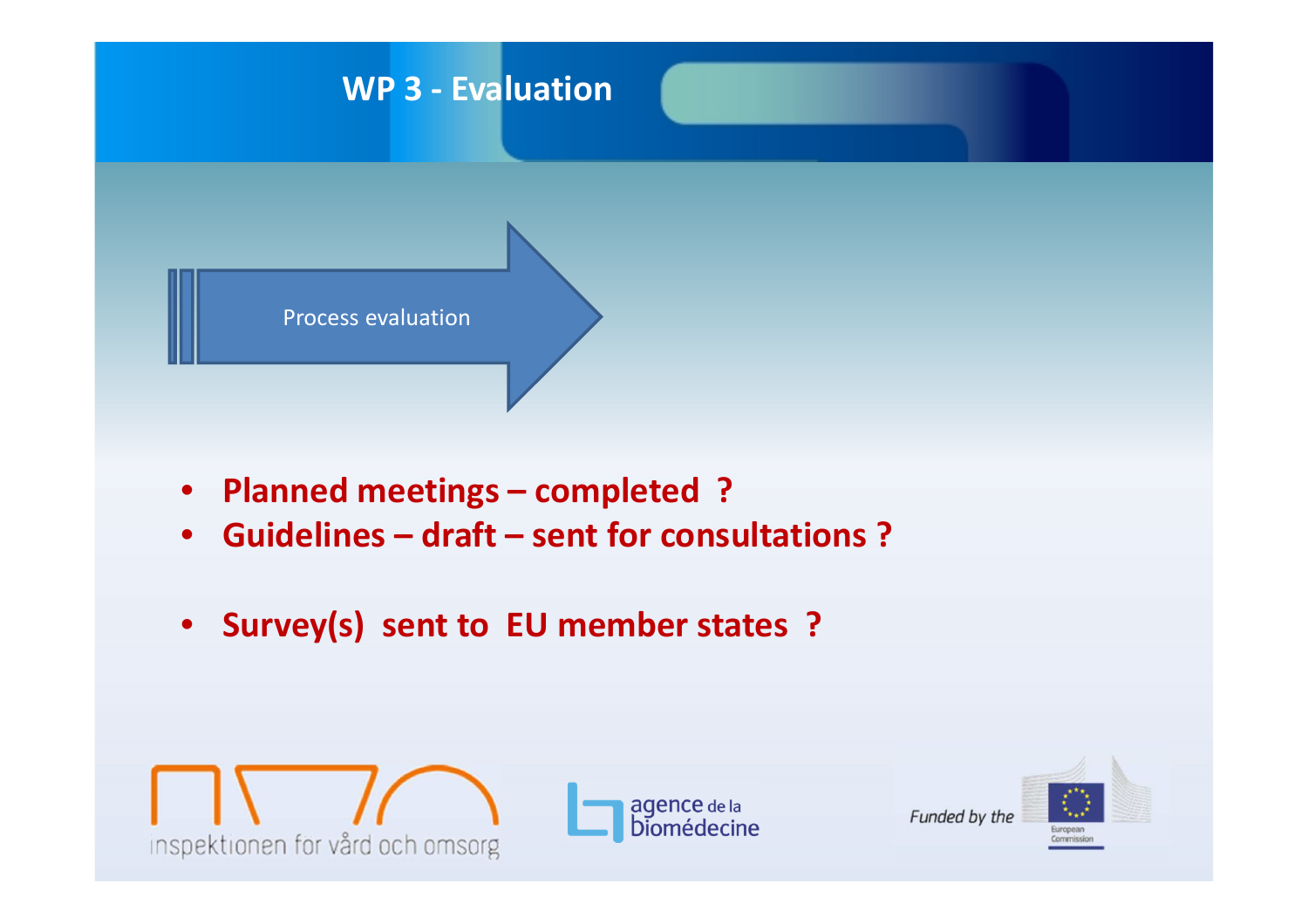

- •**Response rate to Surveys – 75 %**
- •**Response rate to the training guidance – 75 %**
- $\bullet$ **ART- Guidelines for inspections finalized**
- •**HSC guidelines for Donor follow up registry finalized**
- $\bullet$ **Cord Blood Banking guidelines for inspections finalized**
- •**MS awareness / usefulness ? -Survey at the end of ARTHIQS**